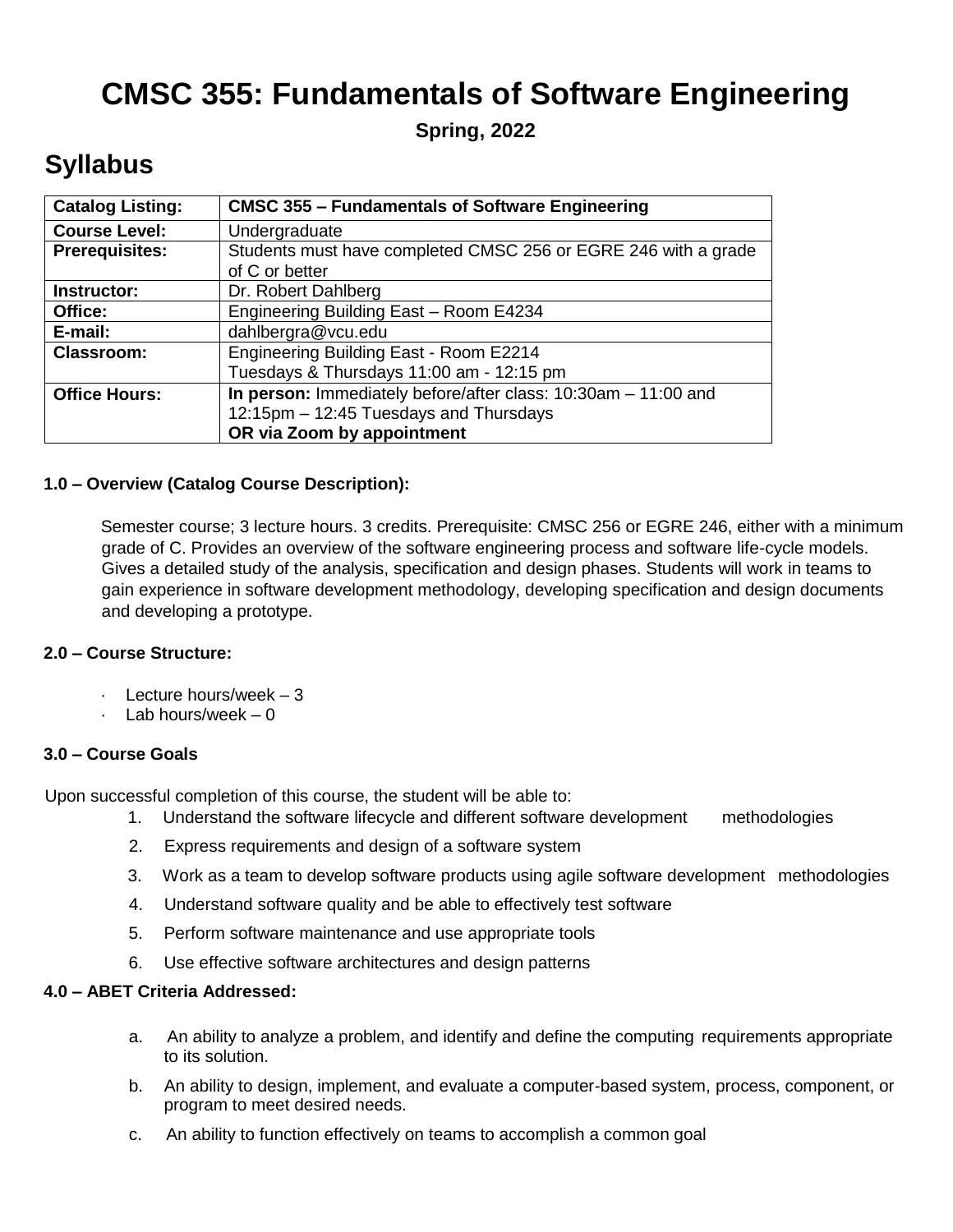## **5.0 – Major Topics Covered:**

- o Software development lifecycle
- o Framework of the software process
- o Requirement engineering
- o Software architecture and design
- o Software modeling via UML
- o Software verification and validation
- o Agile software development
- o Design patterns
- o Software Maintenance

#### **6.0 – Textbook(s):**

No required textbook. Extensive notes and online reading materials will be provided.

#### **7.0 – Class Schedule:**

· **Lecture:** Tuesday/Thursday 11:00pm – 12:15pm in Engineering Building East – E2214

#### **8.0– Evaluation:**

#### *General instructions:*

There are few individual assignments in this course, but the majority of assignments are team projects. Significant amount of time outside class meetings will likely be required for the successful completion of the projects, including ample time spent communicating and planning with the team. Students will be graded on their individual contribution to the team project, using a combination of peer and individual ratings in the project status reports. Several mechanisms will be used to detect students that fail to contribute significantly to the team project; those students will not get full credit for their team's project(s).

#### *Grading:*

| Category                                                                                           | Percentage<br>Weight |
|----------------------------------------------------------------------------------------------------|----------------------|
| <b>Bi-weekly Quizzes</b>                                                                           | 30%                  |
| Team Project & teamwork                                                                            | 50%                  |
| Class participation,<br>attendance, individual<br>assignments and team<br>meetings with instructor | 20%                  |

Grades will be posted on Canvas in a timely manner, and include appropriate feedback and weights. Students are encouraged to meet with professor, individually or in teams. Zoom meetings are preferred, so we can share documents and code.

#### *Attendance policy:*

Attendance is expected from all students in the course. To encourage attendance, the instructor will use periodic, short, in-class exercises, which will be graded as either acceptable or non-acceptable.